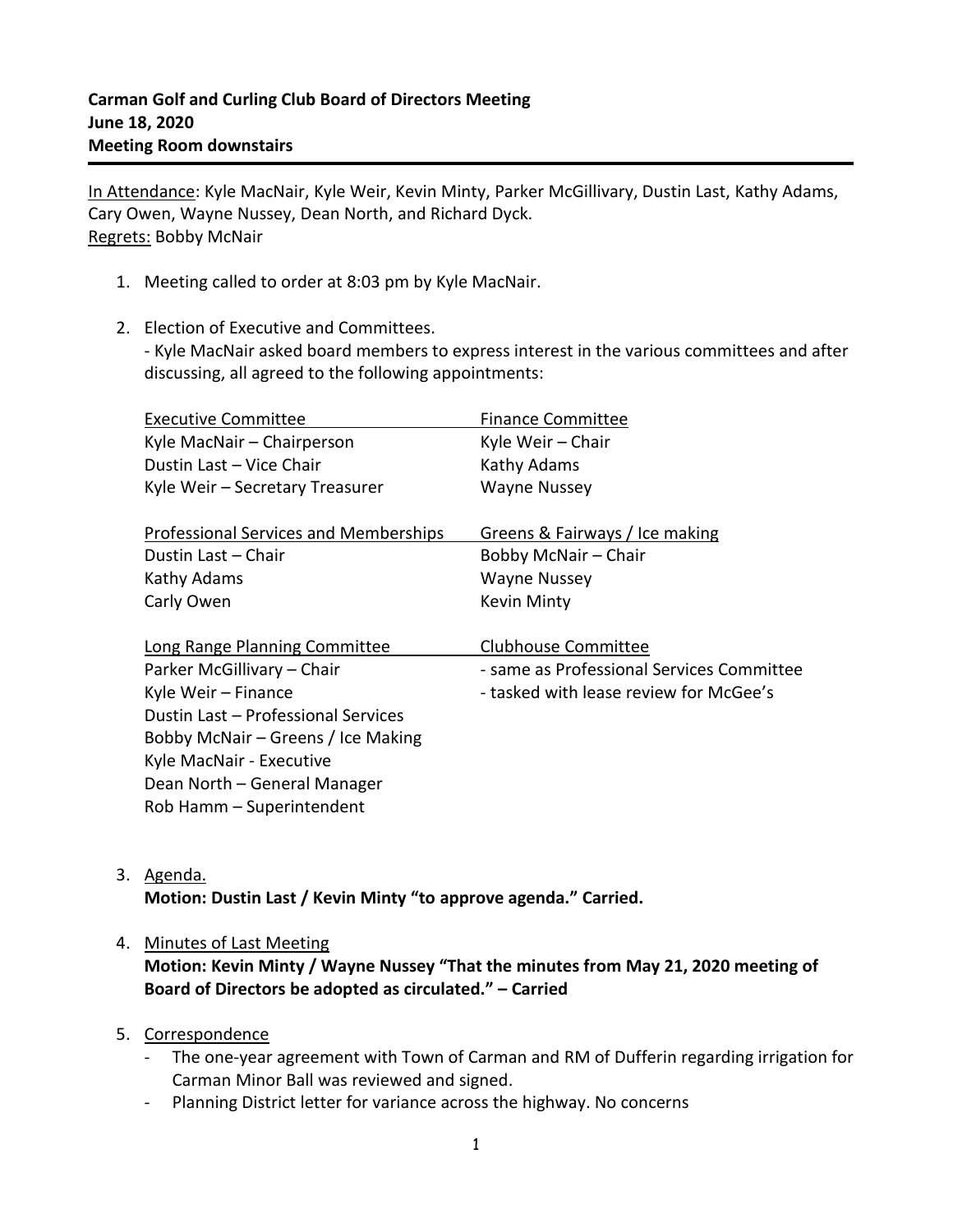- Golf MB letter re fees, appointments, and world handicap agreement.
- Access CU Special voting resolution was reviewed due to the upcoming merger vote.

# **Motion: Kevin Minty / Carly Owen**

**BE IT RESOLVED THAT: Richard Dyck (the "Representative") is hereby appointed and authorized to represent and vote on behalf of the Company/Association at all Special Meetings of members of Access Credit Union Limited (the "Credit Union") for a period of one (1) year from the Effective Date of this Resolution and that the Credit Union is hereby directed to recognize such appointment. Carried.**

# 6. Unfinished Business

- a) June rent for McGee's. After discussion, it was decided to offer rent relief for June if sales are less than 70% as per Rent Relief Program form the federal government. **Motion: Kevin Minty / Bobby McNair that we charge 25% of the normal monthly amount for June rent in the amount of \$1625 subject to keeping the rent relief government program that already paid the club the amount of 50%. – CARRIED.** Discussion followed on the potential to see beer at the proshop. Dean to inquire with McGee's.
- b) Governance Policies tabled.

# 7. Committee Reports

- a) General Manager
	- I. Golf. Fees and carts are ahead of last year's numbers. Our club was awarded the Senior Men and Women Provincial Championships. Volunteers will be required. Online scoring for evening leagues is going well. And this Sunday, we will be able to share carts with two riders.
	- II. Curling. Morris Curling Club is working on possible ways to curl during a pandemic.
	- III. Clubhouse. Rent discussed earlier. Card draw on hold for now.
	- IV. Grounds. Course is in great shape. The pin devices were replaced with copper devices.
	- V. Member engagement. We are seeing results from our social media campaign.
- b) Long Range Committee n/a
- c) Finance sent via email in advance.
	- I. May 2020 Recap report presented. YTD surplus at \$12,214 which is lower than last year by nearly \$26,000. League revenues still need to be collected in June, and cart battery replacements are in process. Bank balances, Accounts payable Reports reviewed. We are seeking possible solutions to accessibility that is affordable.
	- II. Subsidy updates from the Federal Government were sent in advance in a memo. We have received the \$40,000 CEBA loan, received \$13,119 in wage subsidies, and